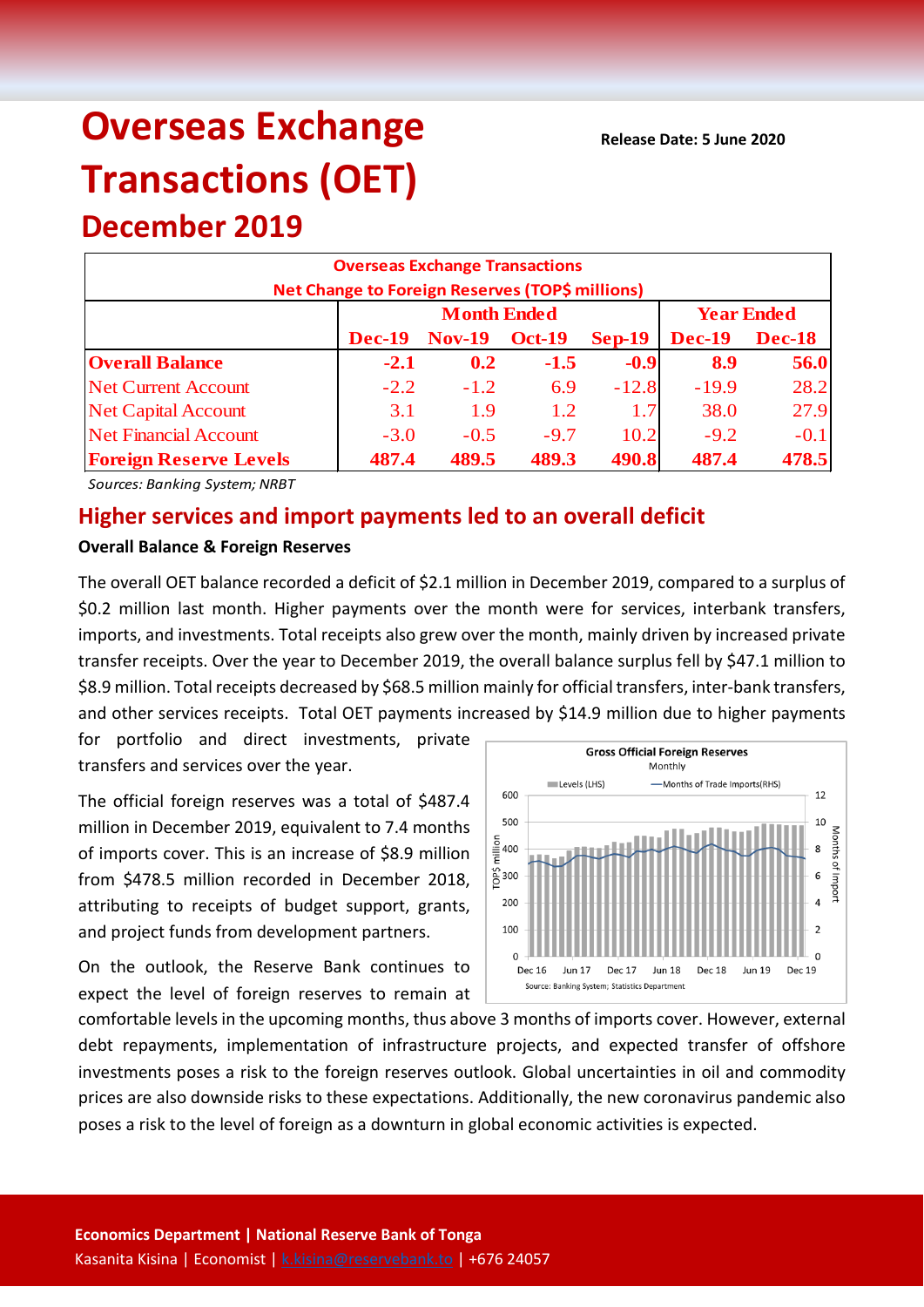#### **Current Account**

| <b>Current Account (TOP\$ millions)</b> |                    |               |               |          |                   |               |  |  |
|-----------------------------------------|--------------------|---------------|---------------|----------|-------------------|---------------|--|--|
|                                         | <b>Month Ended</b> |               |               |          | <b>Year Ended</b> |               |  |  |
|                                         | Dec-19             | <b>Nov-19</b> | <b>Oct-19</b> | $Sep-19$ | Dec-19            | <b>Dec-18</b> |  |  |
| Net Current Account                     | $-2.2$             | $-1.2$        | 6.9           | $-12.8$  | $-19.9$           | 28.2          |  |  |
| Merchandise Trade                       | $-32.5$            | $-31.3$       | $-33.9$       | $-35.4$  | $-407.9$          | $-413.5$      |  |  |
| <b>Services</b>                         | 0.2                | 3.6           | $-0.2$        | 2.0      | 24.1              | 29.5          |  |  |
| Income                                  | 1.6                | 1.6           | $-0.1$        | $-2.0$   | 4.7               | 5.6           |  |  |
| <b>Transfers</b>                        | 28.5               | 24.9          | 41.0          | 22.7     | 359.1             | 406.7         |  |  |

*Sources: Banking System; NRBT*

The deficit in the current account increased further to \$2.2 million over the month of December 2019. The merchandise trade deficit widened and offset the surpluses recorded in the transfer, income, and services accounts. Over the year, the current account recorded a deficit of \$19.9 million compared to a surplus of \$28.2 million in December 2018. Lower surpluses were recorded in the transfer, services and income accounts. The merchandise trade deficit improved yet still outweighed the other surpluses.

The merchandise trade deficit widened by \$1.2 million over the month, however, narrowed by \$5.7 million over the year to December 2019. The import payments fell over the month by \$1.6 million while export proceeds slightly rose by \$0.4 million. Higher proceeds were received from marine and agricultural exports. Import payments for wholesale and government imports rose by \$2.4 million and \$1.9 million respectively. Over the year, the total import payments decreased by \$5.8 million. Additionally, the export proceeds slightly declined by \$0.1 million, mainly on lower agricultural and other export proceeds. Lower import payments for construction materials, motor vehicles, and oil imports, outweighed a rise in payments for wholesale & retail goods, and government goods. The rise in wholesale & retails import payments coincided with a rise in business container registrations which increased by 1,070 (15.5%) to a total 7994 containers, indicating growth in the trade sector.

The transfers account surplus rose by \$3.6 million in December 2019, however, dropped by \$47.5 million over the year. The monthly rise was due mainly to a \$3.1 million increase in private transfer receipts, mainly remittances, supported by \$0.9 million rise in official transfer receipts mostly for budget support and project funds. Over the year, the lower surplus in the transfers account was attributed mainly to official transfer receipts which fell by \$49.1 million and outweighed the rise in both private and non-profit organisation transfer receipts. Additionally, private transfer payments increased over the year by \$4.9 million and was mainly for family support and transfers to own account.

The service account recorded a lower surplus of \$0.2 million and \$24.1 million respectively over the month and year to December 2019. Both the travel and other services receipts increased over the month but was partially offset by higher service payments made during the month. Annually, travel receipts increased by \$17.2 million in line with a 13.4% rise in international air arrivals (1,648 passengers), while other service receipts declined by \$18.4 million. The service payments made during the year increased by \$4.2 million.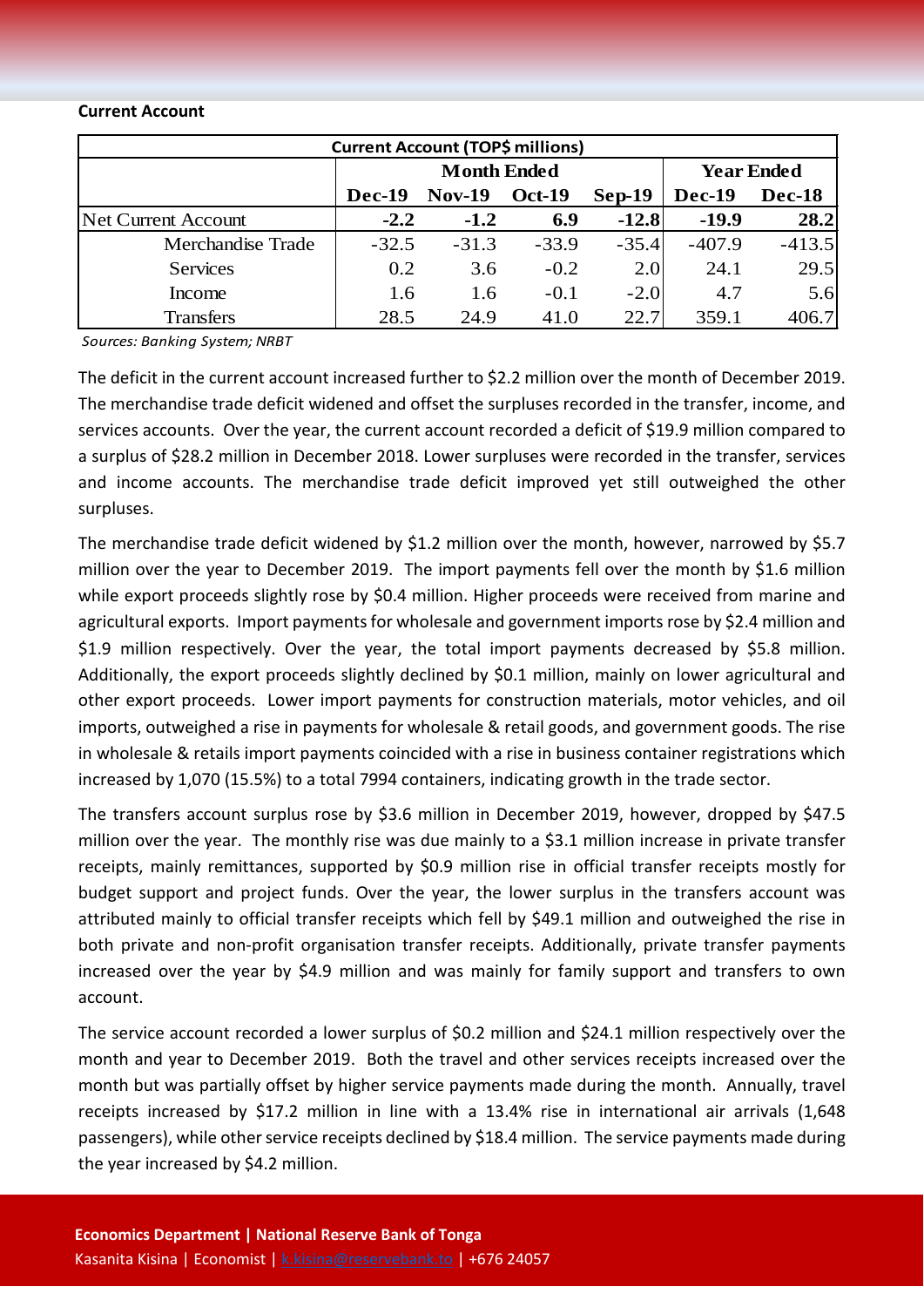In December 2019, the income account also recorded a slightly lower surplus of \$1.6 million and \$4.7 million respectively over the month and annually. Both income receipts and payments over the month rose with almost the same proportion of \$0.1 million. Over the year, income receipts slightly rose by \$0.4 million while income payments also increased by \$1.2 million.

### **Capital Account**

| Capital Account (TOP\$ millions) |               |                    |                   |          |                                |       |  |  |
|----------------------------------|---------------|--------------------|-------------------|----------|--------------------------------|-------|--|--|
|                                  |               | <b>Month Ended</b> | <b>Year Ended</b> |          |                                |       |  |  |
|                                  | <b>Dec-19</b> | $Nov-19$           | <b>Oct-19</b>     | $Sep-19$ | <b>Dec-19</b><br><b>Dec-18</b> |       |  |  |
| Net Capital Account              | 3.1           | 1.9                | 1.2               | 1.7      | 38.0                           | 27.9  |  |  |
| Official                         | 1.7           | 0.5                | 0.7               |          | 18.1                           | 14.7  |  |  |
| Private                          | 1.4           | 1.4                | 0.5               | 0.6      | 19.9                           | 13.21 |  |  |

*Sources: Banking System; NRBT*

The capital account surplus increased further in December 2019, due to higher official and private capital receipts over the month. The official capital receipts increased by \$0.9 million whereas private capital receipts rose by \$0.2 million. These offset the \$0.2 million rise in private capital payments while official capital payment recorded a NIL balance for the month. These transactions are for governmentfunded projects and households' construction purposes by individuals (including non-profit organizations).

Over the year, the capital account surplus boosted by \$10.2 million to \$38.0 million, as a result of \$6.5 million rise in private capital receipts and \$2.5 million increase in official capital receipts. On the other hand, the capital account payments decreased by \$1.1 million and supported the annual rise.

#### **Financial Account**

| <b>Financial Account (TOP\$ millions)</b> |                    |               |               |          |                   |               |  |  |
|-------------------------------------------|--------------------|---------------|---------------|----------|-------------------|---------------|--|--|
|                                           | <b>Month Ended</b> |               |               |          | <b>Year Ended</b> |               |  |  |
|                                           | Dec-19             | <b>Nov-19</b> | <b>Oct-19</b> | $Sep-19$ | <b>Dec-19</b>     | <b>Dec-18</b> |  |  |
| Net Financial Account                     | $-3.0$             | $-0.5$        | $-9.7$        | 10.2     | $-9.2$            | $-0.1$        |  |  |
| Direct Investment                         | $-0.5$             | 1.2.          | 0.6           | 0.3      | $-2.9$            | $-1.8$        |  |  |
| Portfolio Investment                      | 0.0                | 0.0           | $-11.2$       | 0.0      | $-22.4$           | 0.3           |  |  |
| <b>Other Investment</b>                   | $-2.5$             | $-1.6$        | 0.9           | 10.0     | 16.1              | 1.5           |  |  |

*Note: The Net Financial Account figures incorporate also the net reconcilliation items which is not reflected in the table below Sources: Banking System; NRBT*

The financial account recorded a \$3.0 million deficit over the month owing mostly to an increase in interbank transfer payments. This was also supported by higher offshore investments and intercompany lending funds.

Over the year, the financial account deficit widened from \$0.1 million to \$9.2 million, largely driven by higher portfolio and direct investments offshore.